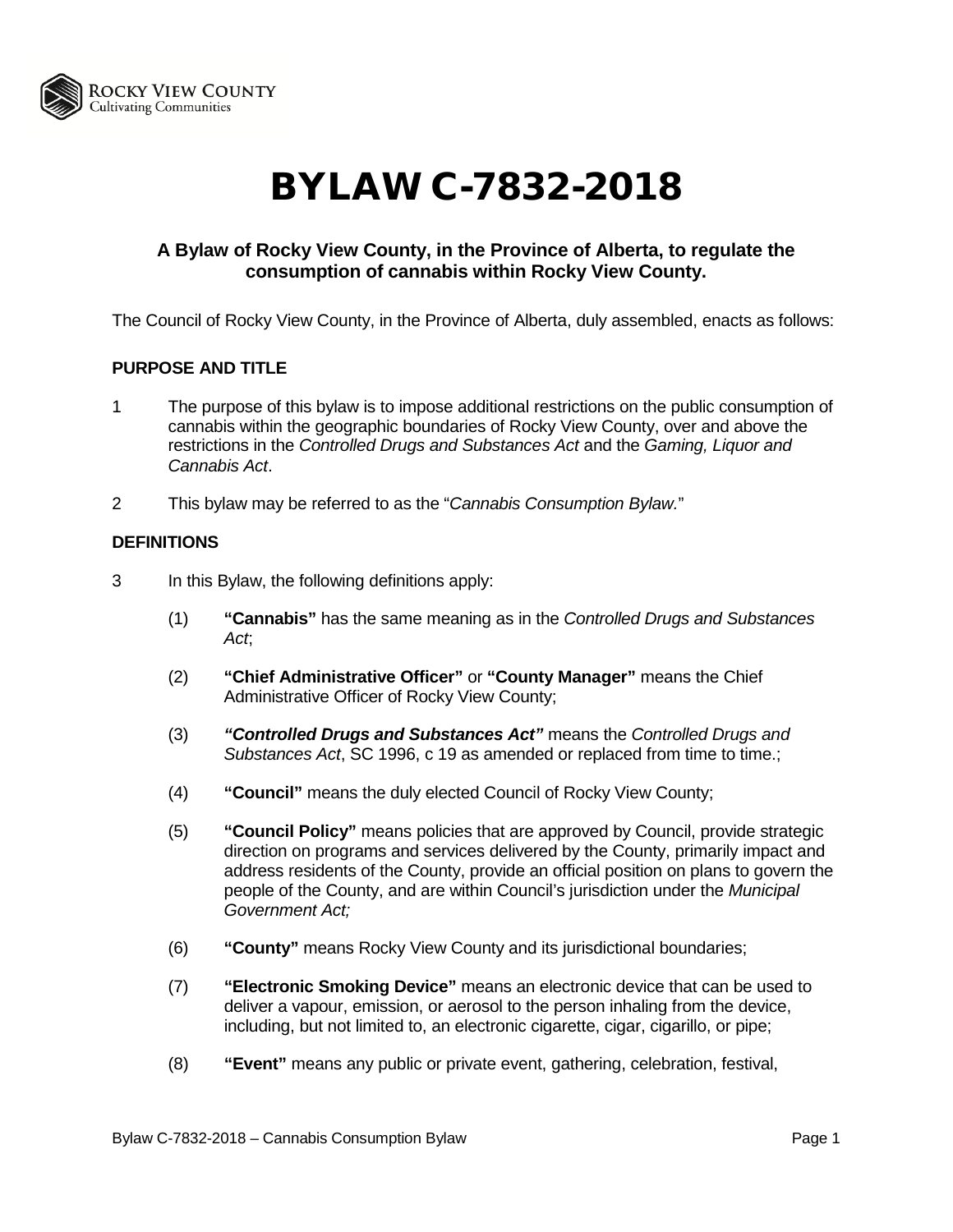competition, contest, exposition, or similar type of activity including, but not limited to, the following types of events:

- (a) music festivals or concerts, including live and/or pre-recorded music and professional and/or amateur performers;
- (b) dances and dance parties, including live and/or pre-recorded music and professional and/or amateur performers;
- (c) weddings;
- (d) circuses;
- (e) parades;
- (f) trade shows;
- (g) promotional displays;
- (h) laser shows;
- (i) Fireworks and Pyrotechnic displays;
- (j) expositions;
- (k) exhibitions;
- (l) athletic or sports events, walkathons, meets and contests;
- (m) shows, trials, races, and other competitive events;
- (n) rodeos; and
- (o) any other private or public function;
- (9) **"Enforcement Officer"** means a member of the Royal Canadian Mounted Police (R.C.M.P.), a Community Peace Officer appointed by the Solicitor General of Alberta in accordance with the *Peace Officers Act*, SA 2006, c P-3.5, or a Bylaw Enforcement Officer employed by Rocky View County in accordance with the *Municipal Government Act*;
- (10) *Gaming, Liquor and Cannabis Act* means the *Gaming, Liquor and Cannabis Act*, RSA 2000, c G-1 as amended or replaced from time to time;
- (11) *Municipal Government Act* means the *Municipal Government Act*, RSA 2000, c M-26 as amended or replaced from time to time;
- (12) **"Private Residence"** means any building or structure, and the land associated with it, used principally for human habitation on a permanent or temporary basis, but does not include common areas within campgrounds such as playgrounds, kitchen shelters, washrooms, parking areas, or roads.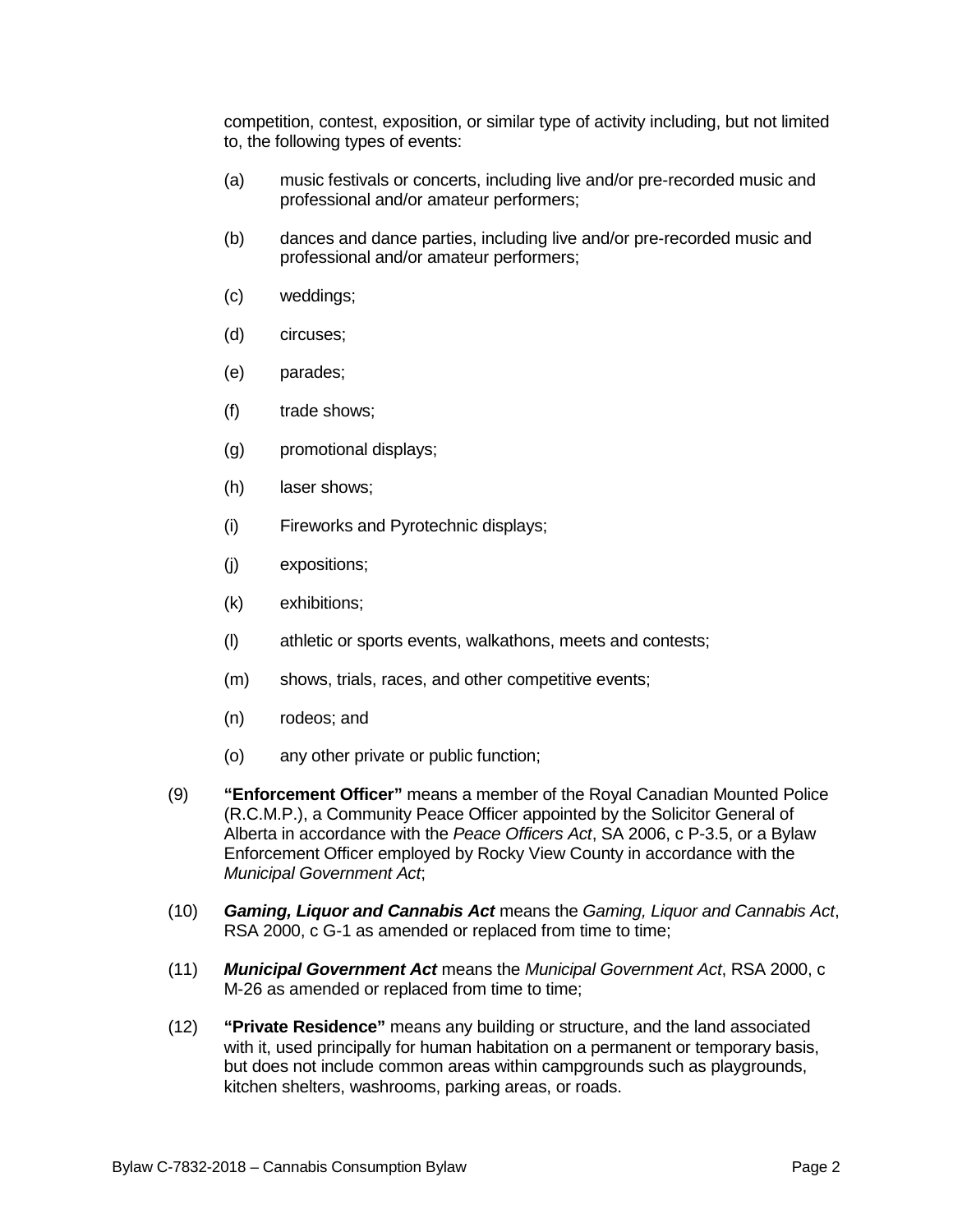- (13) **"Public Place"** includes any place to which the public has access as of right or by invitation, express, or implied;
- (14) **"Smoke" or "Smoking"** means:
	- (a) inhaling or exhaling the smoke produced by burning or heating Cannabis; or
	- (b) holding or otherwise having control of any device or thing containing lit or heated Cannabis;
- (15) **"Vape" or "Vaping"** means:
	- (a) inhaling or exhaling the vapour, emissions, or aerosol produced by an Electronic Smoking Device or similar device containing Cannabis; or
	- (b) holding or otherwise having control of an Electronic Smoking Device that is producing vapour, emissions or aerosol from Cannabis.

# **PROHIBITION**

- 4 A person must not Smoke, Vape, or otherwise consume Cannabis in any Public Place, including Parks, Municipal Reserves, Environmental Reserves, etc. within the geographic boundaries of Rocky View County.
- 5 A person must not Smoke, Vape, or otherwise consume Cannabis at any Event, except when that Event is held indoors in a private residence.
- 6 This Bylaw does not apply to a person who is entitle to possess Cannabis according to a medical document provided by a health care practitioner to a person who is under their professional treatment in accordance with *Access to Cannabis for Medical Purposes Regulations*, SOR/2016-230.
- 7 This Bylaw does not apply to areas licensed for cannabis consumption by the provincial or federal government.

## **GENERAL PENALTY PROVISION**

8 In accordance with the *Municipal Government Act,* any person that violates any provision of this Bylaw is guilty of an offence and is liable, upon conviction, to a maximum fine of \$10,000.00 or, in default of payment of the fine, to imprisonment for a period not exceeding one year, or to both fine and imprisonment in such amounts.

## **OFFENCES**

9 A Person who violates any provision of this Bylaw is guilty of an offence and is liable, upon conviction, to a specified penalty as set out in Schedule 'A' of this bylaw. If there is no specified penalty listed in Schedule "A" for a particular offence, the specified penalty shall be \$1,000.00.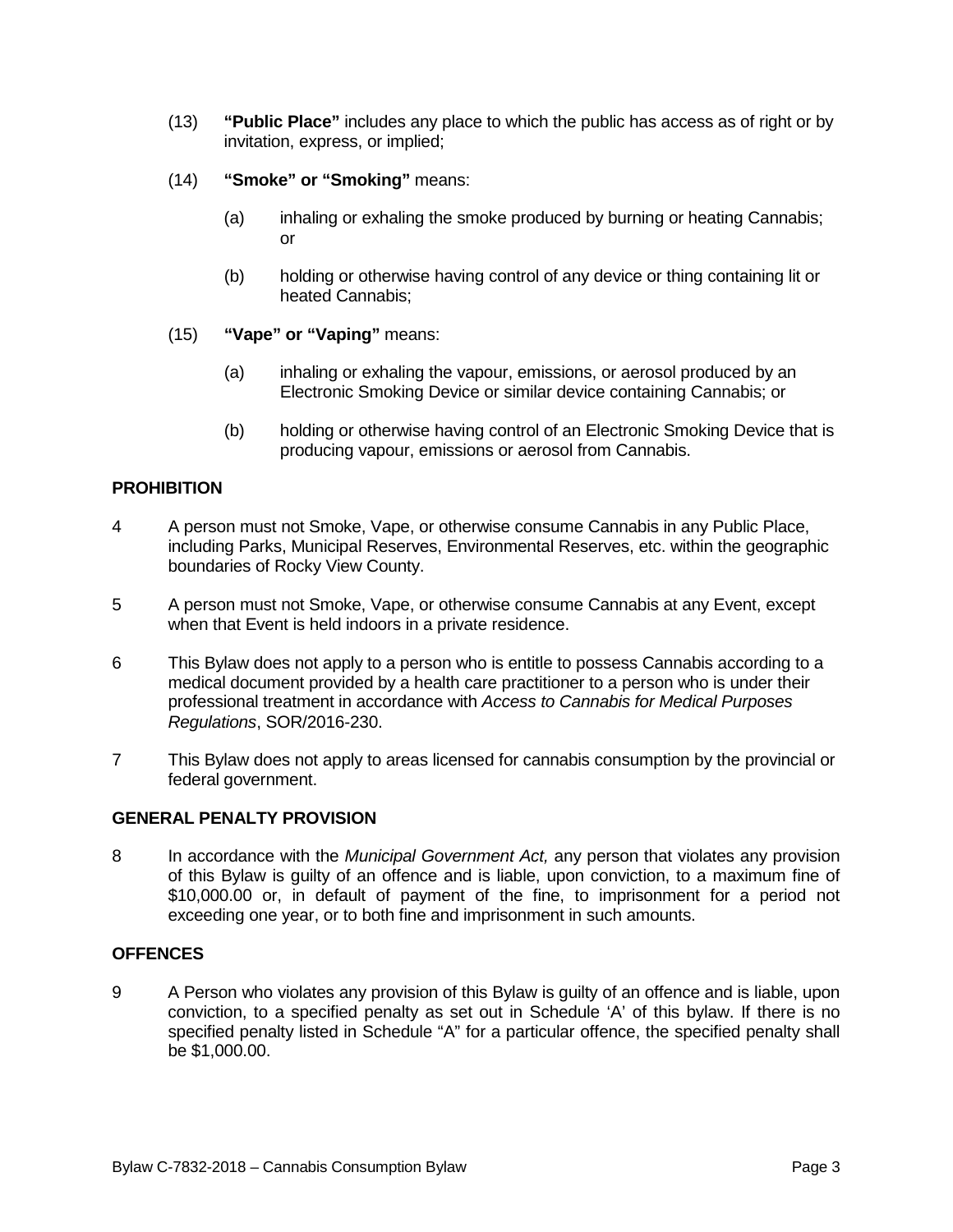10 Where there is a minimum penalty listed for an offence in Schedule 'A' of this Bylaw, that amount shall be the minimum penalty for that offence. If there is no minimum penalty listed in Schedule 'A' for a particular offence, the minimum penalty shall be \$500.00.

# **ENFORCEMENT**

- 11 Where an Enforcement Officer has reasonable grounds to believe that a Person has violated any provision of this Bylaw, the Enforcement Officer may commence Court proceedings against such Person by:
	- (1) issuing the Person a Violation Ticket pursuant to the provisions of the *Provincial Offences Procedure Act*; or
	- (2) swearing out an information and complaint against the Person.
- 12 Where an Enforcement Officer issues a Person a Violation Ticket in accordance with section 9, the Enforcement Officer may either:
	- (1) allow the Person to pay the specified penalty established in Schedule "A" of this Bylaw for the offence by including the penalty in the Violation Ticket; or
	- (2) require a Court appearance of the Person where the Enforcement Officer believes that it is in the public interest pursuant to the *Provincial Offences Procedure Act*.
- 13 No provision of this Bylaw, nor any action taken pursuant to any provision of this Bylaw, shall in any way restrict, limit, prevent, or preclude the County from pursuing any other remedy in relation to an offence as may be provided by the *Municipal Government Act* or any other law of the Province of Alberta.

## **OBSTRUCTION**

14 Any Person who obstructs, hinders, or impedes an Enforcement Officer, designated officer, or County employee, contractor, or agent in the exercise of any of their powers or duties under this bylaw, or knowingly makes a frivolous, malicious, or vexatious complaint pursuant to this bylaw, is guilty of an offence.

## **POWERS OF CHIEF BYLAW ENFORCEMENT OFFICER**

- 15 Without restricting any other power, duty, or function granted by this bylaw, the Chief Administrative Officer may:
	- (1) establish investigation and enforcement procedures for the purposes of this bylaw;
	- (2) establish forms for the purposes of this bylaw;
	- (3) delegate any powers, duties, or functions under this bylaw to an employee of the County.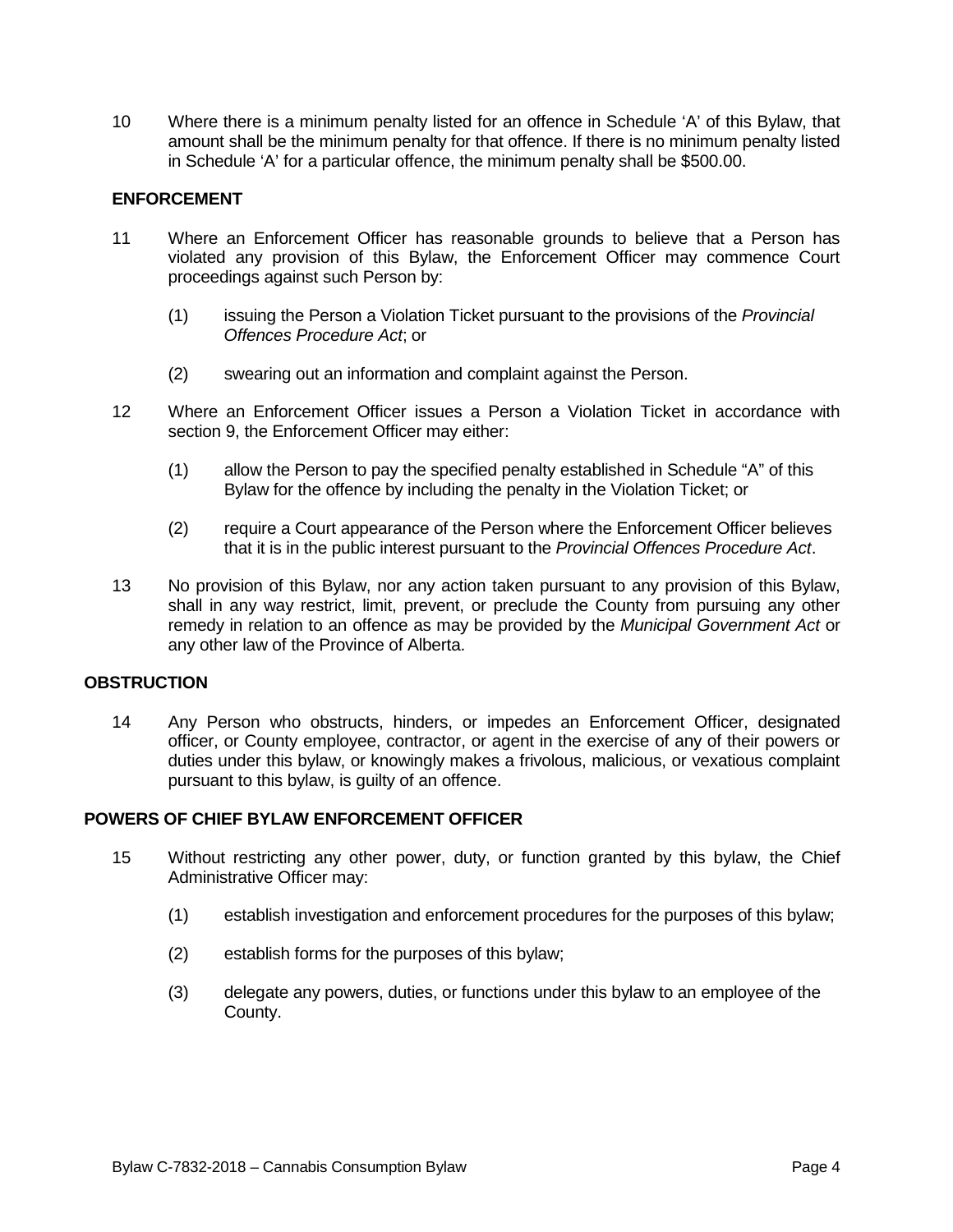# STRICT LIABILITY OFFENCE

16 It is the intention of Council that all offences created by this bylaw are to be interpreted as strict liability offences.

# **SEVERABILITY**

17 Each provision of this Bylaw is independent of all other provisions. If any such provision is declared invalid by a court of competent jurisdiction, all other provisions of this bylaw will remain valid and enforceable.

# REPEAL AND EFFECTIVE DATE

18 Bylaw C-7832-2018 is passed and shall come into full force and effect when it has received third reading, is signed by the Reeve or Deputy Reeve and Chief Administrative Officer or designate in accordance with the Municipal Government Act, and not before October 17, 2018.

| READ A FIRST TIME IN COUNCIL this 16 <sup>+1</sup> day of Octobe 1, 2018                    |
|---------------------------------------------------------------------------------------------|
| READ A SECOND TIME IN COUNCIL this $\sqrt{6^{th}}$ day of $\sqrt{6^{th}}$ D $\sqrt{6^{th}}$ |
| UNAMIMOUS PERMISSION FOR THIRD READING 16 May of October, 2018                              |
| READ A THIRD TIME IN COUNCIL AND PASSED this 16 day of October , 2018                       |
|                                                                                             |
|                                                                                             |
| Charlotte Satirk                                                                            |

County Manager or Designate

Octoper 16.2018